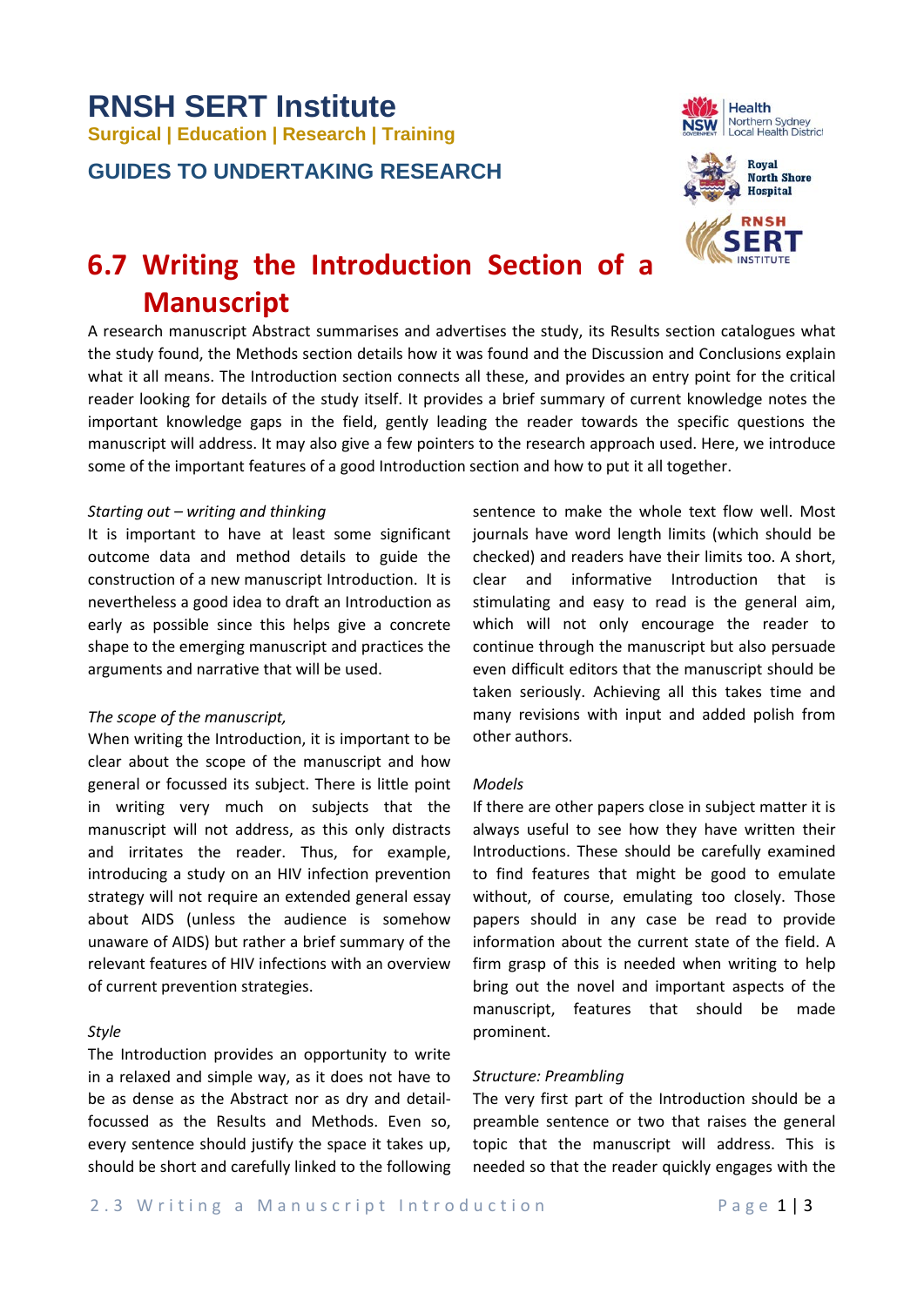subject and can judge its relevance. The necessary brevity of the preamble means it can do little more than state why a disease or condition urgently requires our concern, and what has previously been done to address it. This sets the stage for the next part.

# *Structure: overview or background of the subject*

This part is a mini-review of the subject area, with appropriate references. This outlines what is known of the pathobiology of the condition and its important clinical features. This section forms a substantial part of the Introduction, more than half, and should be useful to any readers interested in the field, not just those interested in this manuscript. Indeed, if there are no narrative reviews on a subject then reading Introduction sections of papers in the field is the next best thing. However, this mini-review should not contain excessive detail beyond that needed to comprehend the study and its outcomes. Hopefully, the reader will emerge better informed, and confident not only that the subject is important but that the authors have a firm grasp of it.

# *Introduction versus Discussion*

Included in the Introduction will be a lot of material on the background of the study. In some cases there is so much interesting material that it may make the Introduction too large. One solution is to move some of the more detailed material to the Discussion section. There is more space in the Discussion and it can help enlighten debate around the study findings. It can often, however, be hard to decide what to put in the Introduction and what in the Discussion.

Whichever is decided, the priority is that the Introduction is short, nicely structured and does not ramble on about peripheral subjects. Some prized text may have to be moved or removed to achieve that, but as always it must be accepted that imperfections are inevitable.

# *Structure: why was the work done?*

Next to include are the important questions that remain in the field, focussing on those questions the study specifically addressed. The research Question

or Questions (decided when the study was originally designed) is usually summarised succinctly in this part; in some cases it may be better to put it/them in the preamble, but this is a matter of author judgement.

# *Structure: hypotheses.*

The research hypotheses may be stated here, unless the manuscript is exploratory rather than hypothesis-driven, in which case the research strategy needs to be outlined.

# *Structure: why was the work done this way?*

There should be a note as to why the particular approaches or methods used were employed rather than some other methods. This can be an opportunity to head off reviewer arguments that some other methodology would be better.

# *The ending*

Lastly, the last few lines of the Introduction should note the intended outcomes of the study. Alternatively, the main *actual* outcomes of the study could be mentioned. Choosing which alternative will depend on the journal intended, which should be consulted to determine its preferences.

#### *Last thought about structure*

The above notes detail a typical Introduction structure that can be seen in many papers across disciplines. In practice there is significant flexibility in the order, length and detail of these parts, but all of those components should be included.

.